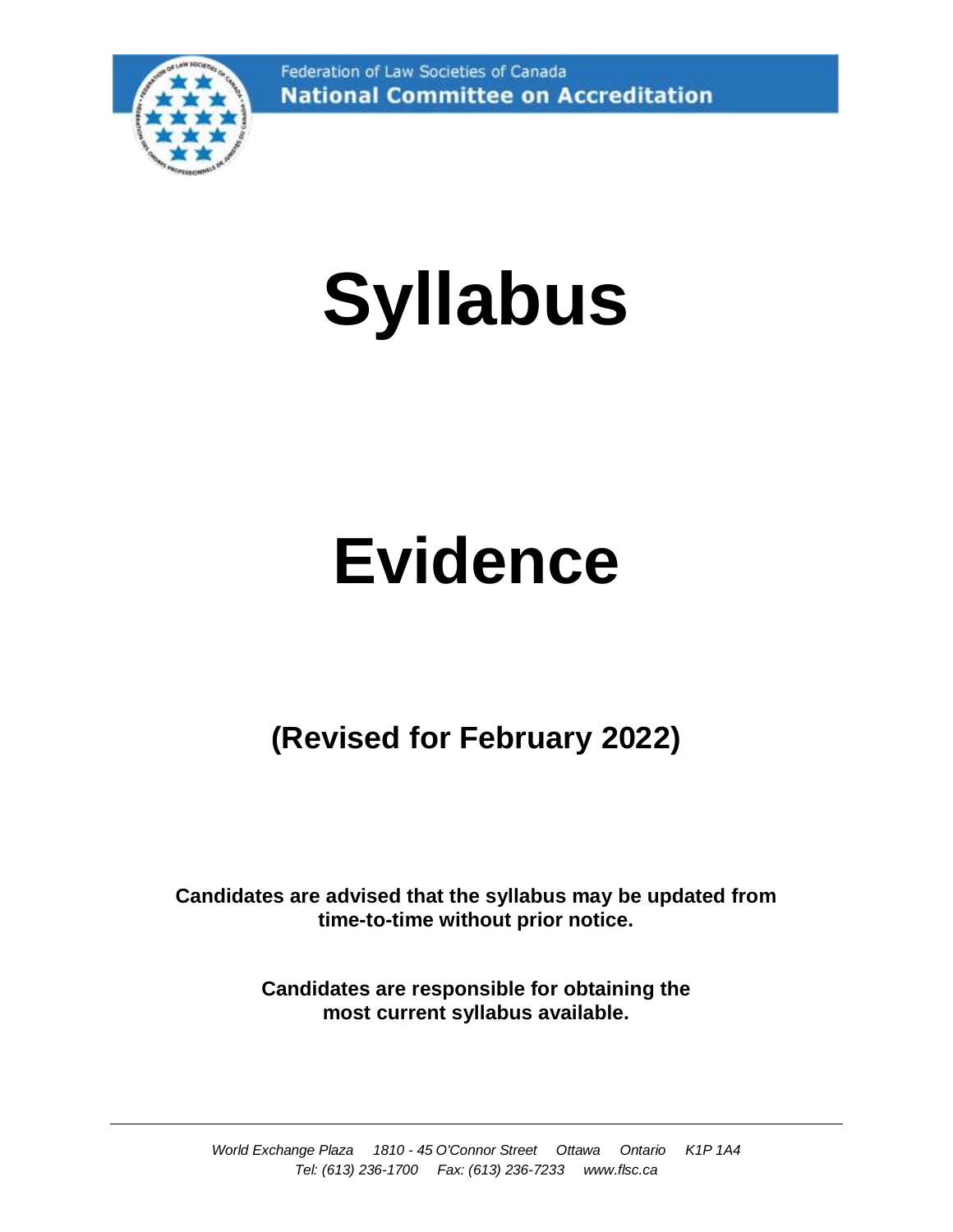

### **Evidence**

#### **LEARNING OUTCOMES:**

The learning outcomes are based on the outcomes expected of graduates of Canadian common law programs. They include the ability to:

- Identify the purpose of the law of evidence and how that purpose informs which evidence we admit and how we use it in the relevant system of adjudication;
- Provide some theoretical and social context to the rules;
- Critically evaluate the extent to which the rules of evidence can safeguard against wrongful convictions and biased decision making;
- Identify the basic foundational elements of the common law approach to the law of evidence;
- Effectively identify admissibility issues with respect to evidence including the application of a relevant exclusionary rule(s);
- Understand the role of discretion in the law of evidence;
- Effectively identify and critically assess the basic principles and rules governing the proof of matters and evaluation of evidence in adjudicative proceedings;
- Reason persuasively in the context of fact-finding; and,
- Apply the law to new facts.

#### **EXAMINATION:**

The function of the exam is to determine whether applicants can effectively demonstrate the learning outcomes expected of graduates from Canadian common law programs. To pass the examination, candidates are expected to identify the relevant evidentiary issues, select and identify the key Canadian cases and principles, and explain how the law applies on each of the relevant issues, given the facts presented. Candidates will also be expected to understand the process of fact-finding and demonstrate the ability to apply it to a given set of facts. Depending on the question, some critical reflection may also be required including identifying arguments based on the readings to address a systemic issue such as wrongful convictions or gender and racial bias. Those who fail to identify the key issues, or who demonstrate confusion on core legal concepts, or who merely list the issues and describe legal rules without demonstrating how they apply in the factual context presented will not succeed.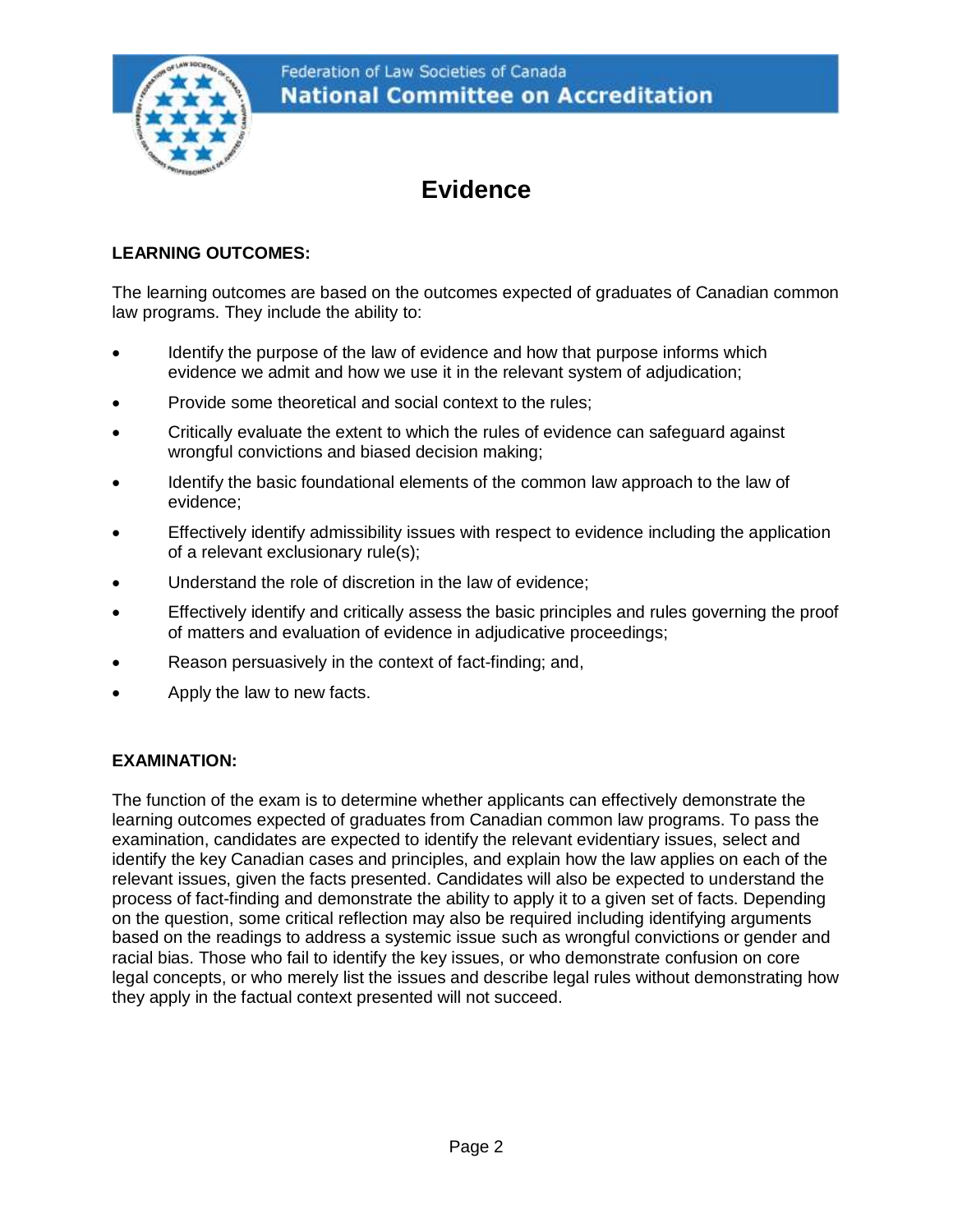

#### **MATERIALS:**

The readings referred to in this syllabus can be found in Don Stuart, David Tanovich & Lisa Dufraimont, *Evidence: Principles and Problems*, 13th ed. (Toronto: Carswell, 2021)

**The reading list starts on the next page.**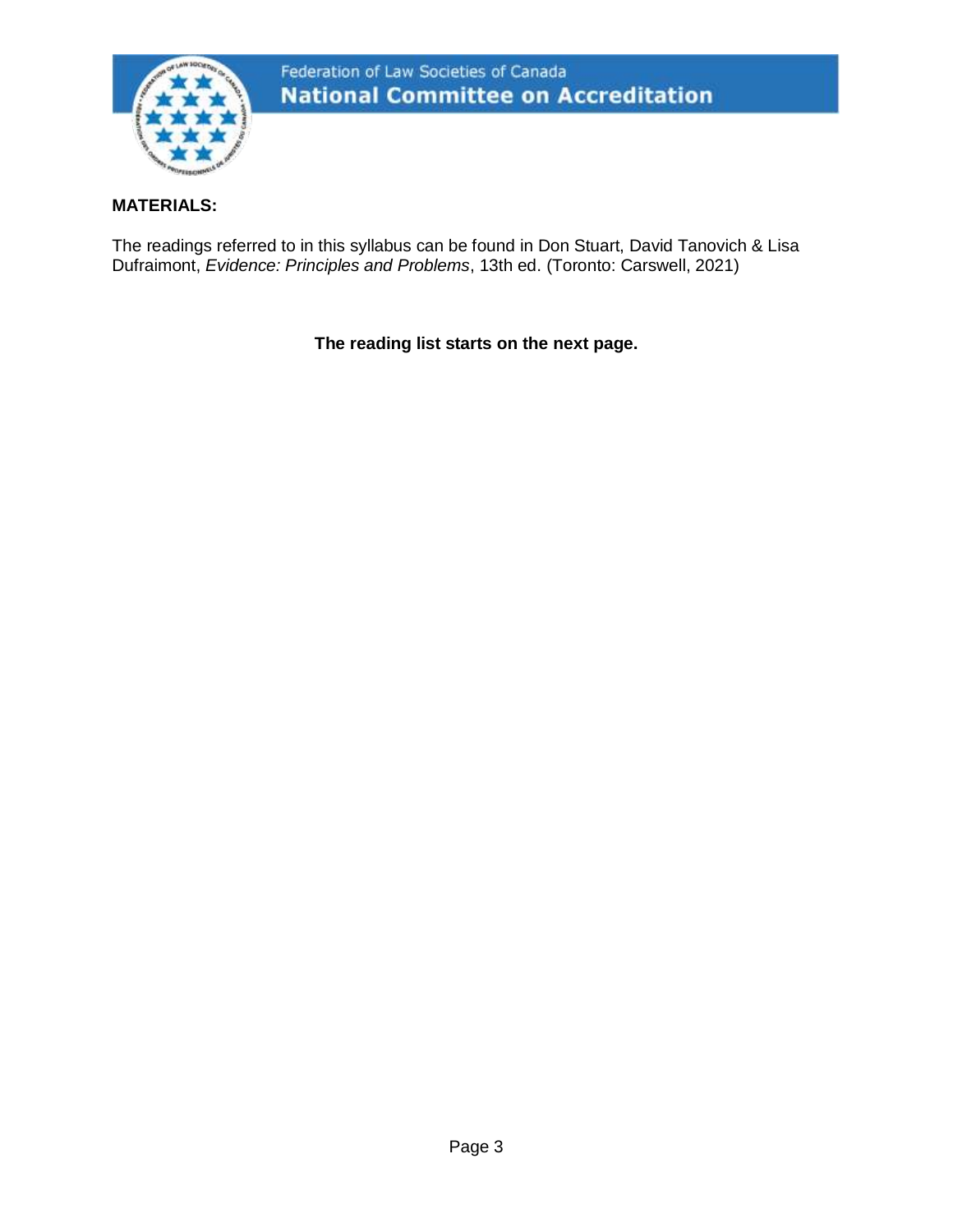

#### **READING LIST:**

| PART I - INTRODUCTION                  | <b>READINGS</b> |
|----------------------------------------|-----------------|
| 1. The Forum: Adversarial Adjudication | $1-3:32-38$     |
| 2. Purpose                             | $3 - 32$        |
| 3. A Theory of Admissibility           | 39-43           |

| <b>PART II - STRUCTURAL ELEMENTS OF THE</b><br><b>LAW OF EVIDENCE</b> |                                                                                                                     | <b>READINGS</b>                                  |
|-----------------------------------------------------------------------|---------------------------------------------------------------------------------------------------------------------|--------------------------------------------------|
|                                                                       | 1. Theories & Burdens of Proof                                                                                      |                                                  |
|                                                                       | Allocation:<br>(i) Who Should Bear the Burden?<br>(ii) Preliminary Findings of Fact (Admissibility<br>Stage)        | $(i)$ 45-57<br>$(ii)$ 118-119                    |
|                                                                       | Measure of Evidential Burden:<br>(i) Criminal Cases<br>(ii) Civil Cases                                             | $(i)$ 123-135<br>$(ii) 135-143$                  |
|                                                                       | Measure of Burden of Persuasion:<br>(i) Criminal Cases<br>(ii) Civil Cases                                          | $(i)$ 65-68; 80-83<br>$(ii) 57-65$               |
|                                                                       | 2. Relevance                                                                                                        | 145-154                                          |
| 3.                                                                    | <b>Inductive Reasoning</b>                                                                                          | 83-100; 154-164; 350-354                         |
|                                                                       | 4. Exclusionary Discretion<br>(i) Criminal Cases - Common Law<br>(ii) Criminal Cases - Charter<br>(iii) Civil Cases | $(i)$ 164-190<br>$(ii) 194-205$<br>(iii) 191-194 |
|                                                                       | 5. Limiting Instructions                                                                                            | 91; 170; 323-326                                 |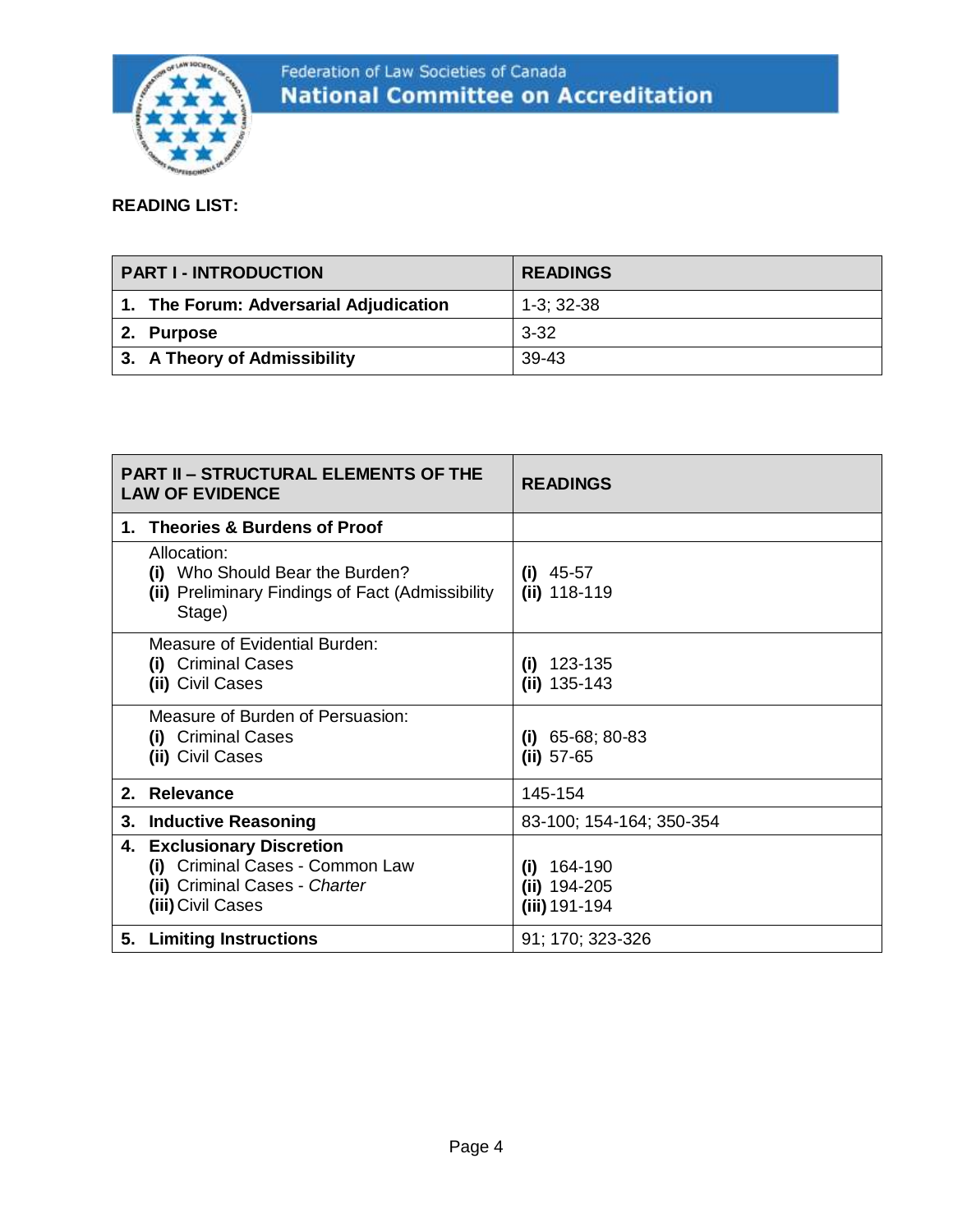

#### Federation of Law Societies of Canada **National Committee on Accreditation**

| 6. Exclusionary Rules                                                                                                         |                                                                                           |
|-------------------------------------------------------------------------------------------------------------------------------|-------------------------------------------------------------------------------------------|
| <b>Character Evidence</b>                                                                                                     | 218-219; 227-228;<br>233-236; 241-247                                                     |
| Nature & Purpose: Good Character<br>(i) Criminal Cases<br>(ii) Civil Cases                                                    | $(i)$ 231-233<br>(ii) 228-231                                                             |
| Nature & Purpose: Bad Character<br>(i) True Character Purpose - Similar Fact<br><b>Evidence &amp; Third Parties</b>           | $(i)$ 248-293                                                                             |
| Nature & Purpose: Bad Character<br>(i) Rebuttal Evidence<br>(ii) Relevant to a Material Fact<br>(iii) Relevant to Credibility | (i) $236 - 241$ ; $293 - 294$<br>(ii) 219-227<br>(iii) 167-173                            |
| <b>Sexual History Evidence</b>                                                                                                | R v Barton 2019 SCC 33<br>R v Goldfinch 2019 SCC 38<br>R v V(R) 2019 SCC 41<br>or 296-349 |
| <b>Hearsay</b>                                                                                                                | 358-363                                                                                   |
| Identification                                                                                                                | 363-375                                                                                   |
| Principled Approach:<br>(i) Criminal Cases - Necessity -<br>Reliability<br>(ii) Civil Cases                                   | $(i)$ 376-428<br>$(iii)$ 429-431                                                          |
| The Exceptions                                                                                                                | 431-492                                                                                   |
| <b>Voluntary Confessions Rule</b>                                                                                             | 493-569                                                                                   |
| <b>Opinion Evidence</b>                                                                                                       | 569-570                                                                                   |
| Lay Opinion Evidence                                                                                                          | 570-578                                                                                   |
| <b>Expert Opinion Evidence</b>                                                                                                | 578-666                                                                                   |
| <b>Privilege</b>                                                                                                              |                                                                                           |
| Case-By-Case Privilege                                                                                                        | 666-670                                                                                   |
| <b>Solicitor Client Privilege</b>                                                                                             | 670-710                                                                                   |
| <b>Marital Privilege</b>                                                                                                      | 710-715                                                                                   |
| 3rd Party Records                                                                                                             | 735-753                                                                                   |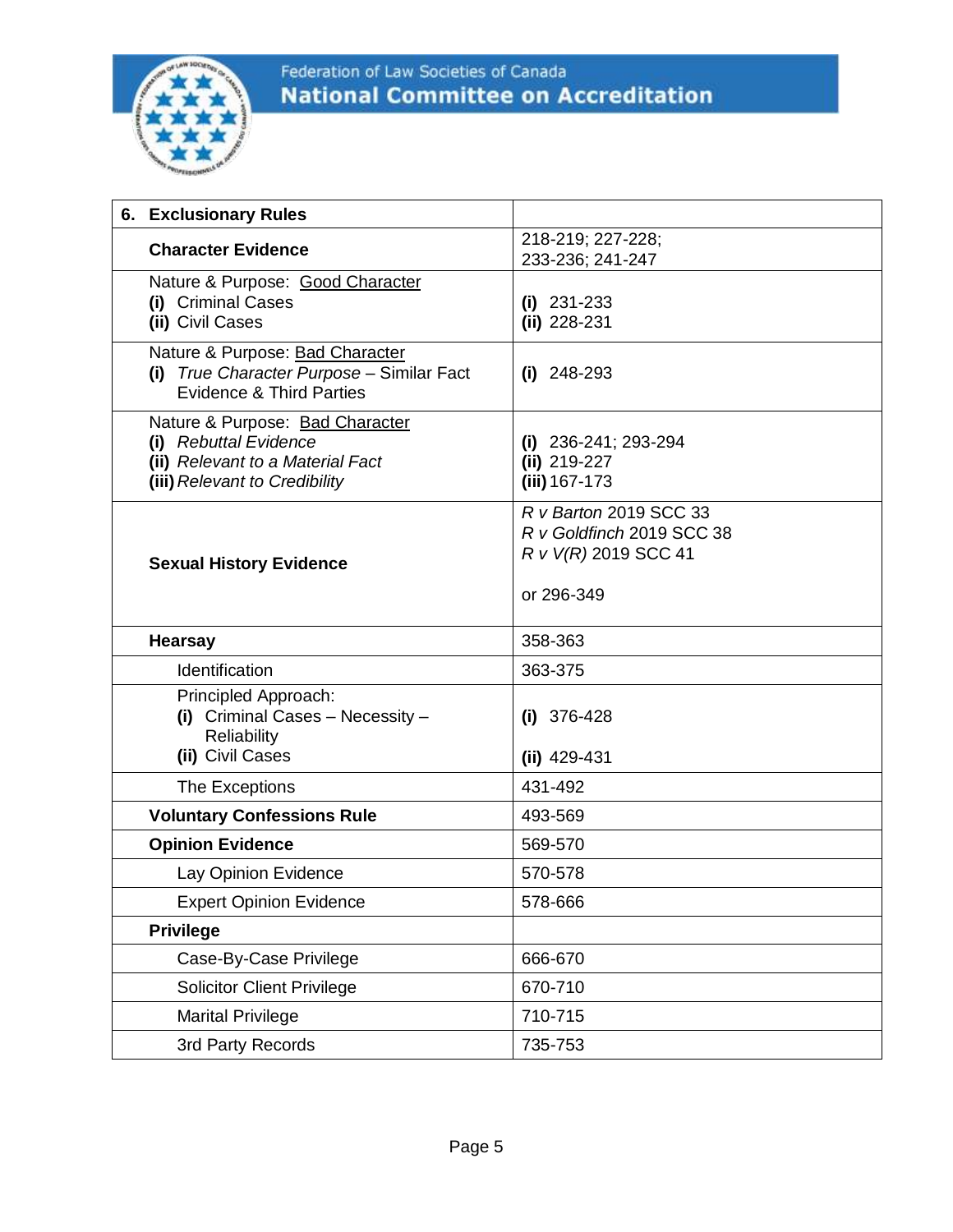

#### Federation of Law Societies of Canada **National Committee on Accreditation**

| <b>PART III - MECHANICS OF PROOF</b> |                                              | <b>READINGS</b>   |
|--------------------------------------|----------------------------------------------|-------------------|
|                                      | 1. Formal Admissions                         | 755-762           |
|                                      | 2. Judicial Notice                           | 762-790           |
|                                      | 3. Real Evidence                             | 791-834           |
|                                      | 4. Witnesses                                 |                   |
|                                      | Competence                                   | 834-841; 863-874  |
|                                      | Compellability                               | 874-886; 897-910  |
|                                      | Special Measures: Children's Evidence        | 841-863           |
|                                      | <b>Direct Examination</b>                    | 910-927           |
|                                      | Cross-Examination                            | 931-943; 951-968  |
|                                      | Impeachment                                  | 969-971; 990-1023 |
|                                      | <b>Bolstering Credibility/Rehabilitation</b> | 1023-1052         |

| <b>PART IV - FACT- FINDING</b> |                                                                                                                       | <b>READINGS</b>                                                                                                                                                             |
|--------------------------------|-----------------------------------------------------------------------------------------------------------------------|-----------------------------------------------------------------------------------------------------------------------------------------------------------------------------|
|                                | <b>Direct Evidence</b>                                                                                                |                                                                                                                                                                             |
|                                | <b>Assessing Credibility:</b><br>Demeanour Evidence<br>(i)<br>(ii) Other Relevant Considerations<br>(iii) Applying WD | 1052-1064<br>$\mathbf{u}$<br>(ii) See above under Character Evidence,<br>Children's Evidence, Impeachment,<br><b>Bolstering Credibility/Rehabilitation</b><br>$(iii) 68-80$ |
|                                | 2. Identification Evidence                                                                                            | 100-109                                                                                                                                                                     |
|                                | 3. Circumstantial Evidence                                                                                            | 109-118                                                                                                                                                                     |
|                                | 4. Corroboration                                                                                                      | 1063-1081                                                                                                                                                                   |